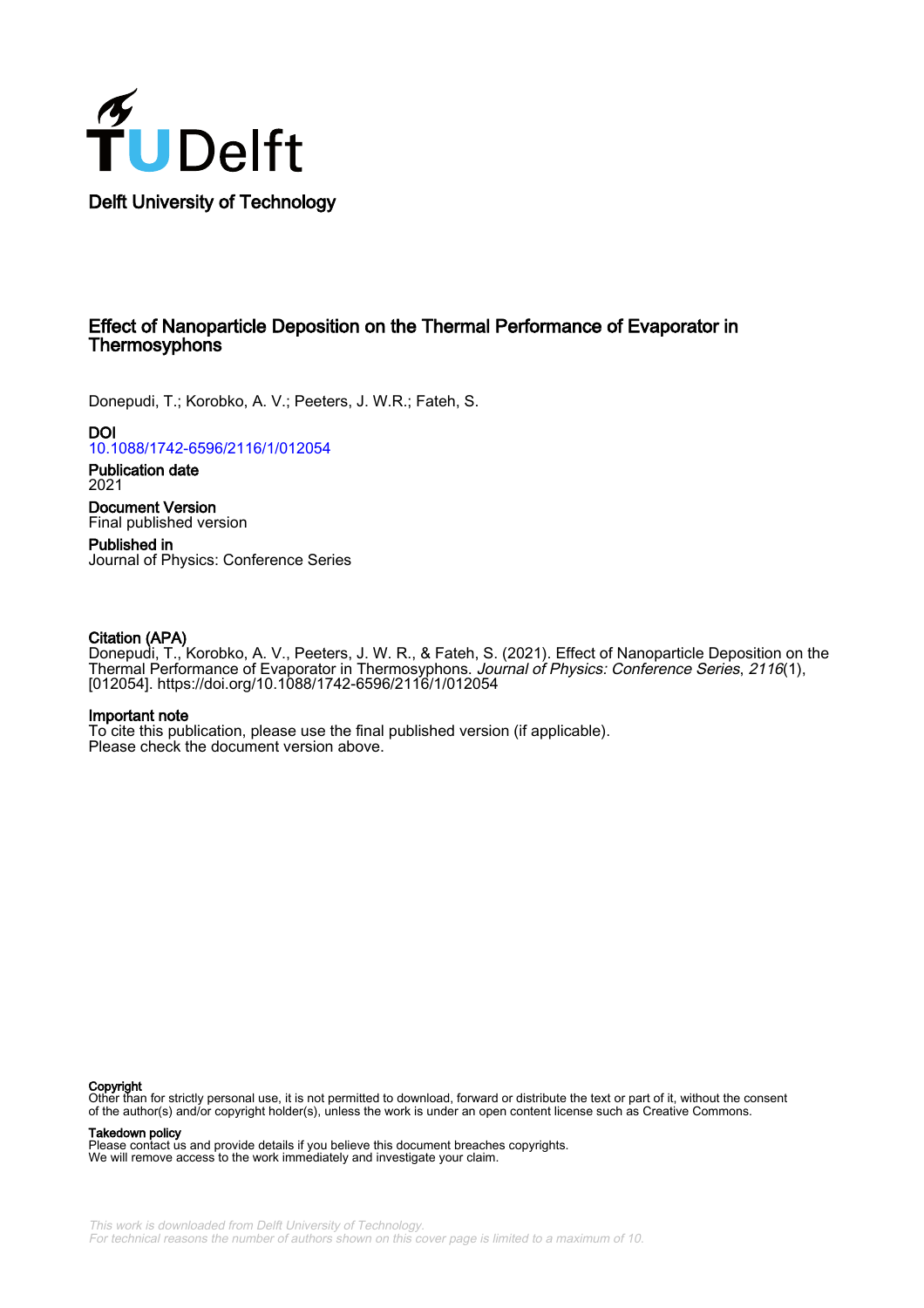# **PAPER • OPEN ACCESS**

# Effect of Nanoparticle Deposition on the Thermal Performance of Evaporator in Thermosyphons

To cite this article: T Donepudi et al 2021 J. Phys.: Conf. Ser. **2116** 012054

View the [article online](https://doi.org/10.1088/1742-6596/2116/1/012054) for updates and enhancements.

# You may also like

- [Black holes, gravitational waves and](/article/10.1088/1361-6382/ab0587) [fundamental physics: a roadmap](/article/10.1088/1361-6382/ab0587) Abbas Askar, Chris Belczynski, Gianfranco Bertone et al.

- [Nanostructured photovoltaics](/article/10.1088/2399-1984/ab02b5) Katerina Nikolaidou, Som Sarang and Sayantani Ghosh

- [Physical applications of GPS geodesy: a](/article/10.1088/0034-4885/79/10/106801) [review](/article/10.1088/0034-4885/79/10/106801)

Yehuda Bock and Diego Melgar



# **IOP ebooks™**

Bringing together innovative digital publishing with leading authors from the global scientific community.

Start exploring the collection-download the first chapter of every title for free.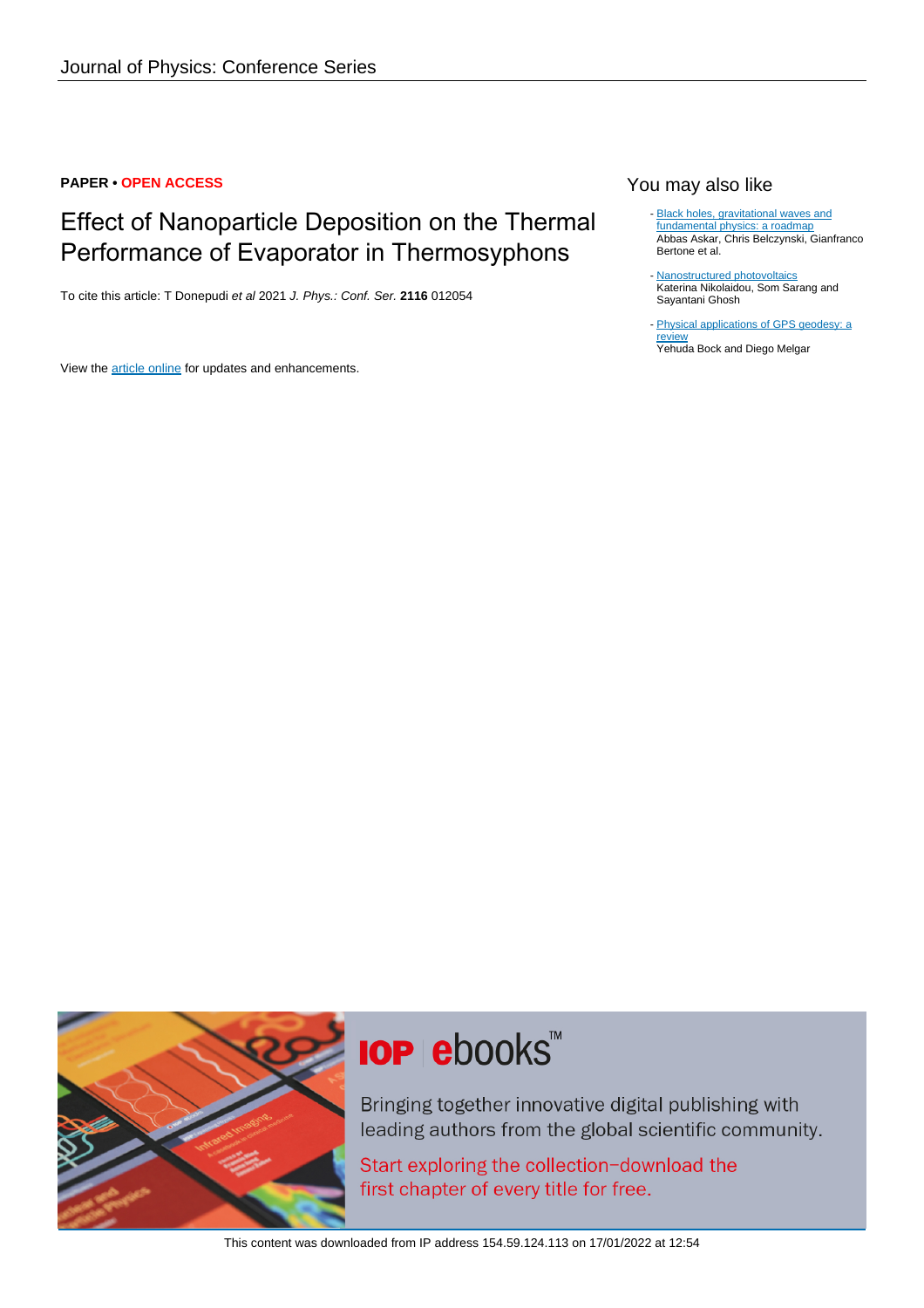Journal of Physics: Conference Series **2116** (2021) 012054

# Effect of Nanoparticle Deposition on the Thermal Performance of Evaporator in Thermosyphons

T Donepudi<sup>1</sup>, A V Korobko<sup>2</sup>, J W R Peeters<sup>1</sup> and S Fateh<sup>2</sup>

<sup>1</sup>Process and Energy Department, Delft University of Technology, Leeghwaterstraat 39, 2628 CB Delft, The Netherlands

<sup>2</sup>Synano BV, Molengraaffsingel 10, 2629 JD, Delft, The Netherlands.

E-mail: teja.donepudi97@gmail.com

Abstract. Rapid advancements in technology have led to the miniaturization of electronic devices which typically dissipate heat fluxes in the order of  $100 \text{ W/cm}^2$ . This has brought about an unprecedented challenge to develop efficient and reliable thermal management systems. Novel cooling technologies such as Two-Phase Thermosyphons that make use of nanofluids provide a promising alternative to the use of conventional systems. This article analytically estimates the effects caused by nanoparticles that deposit on the evaporator surface and their effect on the heat transfer process.

# 1. Introduction

It is estimated that air-based cooling infrastructures consume up to 45% of the total power [1] in data centers. In comparison, Two-Phase Thermosyphons (TPT's) have proven to be more efficient, sustainable, and economically viable cooling systems under high heat fluxes [2-4]. In these systems, the working fluid in its liquid phase absorbs heat from the source at the evaporator section converting into a two-phase fluid that travels upward via a *riser* to the *condenser* section where it exchanges heat with a secondary coolant resulting in a dense liquid that travels back to the evaporator through a downcomer thus forming a closed loop.

To enhance heat transfer in TPT, conventional working fluids can be replaced by nanofluids which are suspensions of solid (metal, metal oxide, carbon) particles with average crystal sizes below 100 nm (nanoparticles) [5-7]. Few studies have also reported a deteriorated performance [8- 10] due to the changes induced in the two-phase heat transfer mechanism of its evaporator. The present article focuses on gaining insights into the heat transfer process in the evaporator by developing an analytical model of TPT and analyse effects induced by nanoparticles on the heat transfer process.

# 2. Modelling of TPT

The analytical model to evaluate performance uses the dimensions of TPT and heat flux experienced at the evaporator as input parameters. A mini TPT with following dimensions (evaporator: 4 parallel channels each 15 mm, 500  $\mu$ m; riser: 30 cm, 4 mm; condenser: 25 cm, 4 mm; downcomer: 30 cm, 4 mm; dimensions in terms of length, radius) is modelled. The evaporator is assumed to consist of multiple parallel channels so that sufficient surface area is available to dissipate high heat fluxes. It is assumed that evaporator and condenser sections are

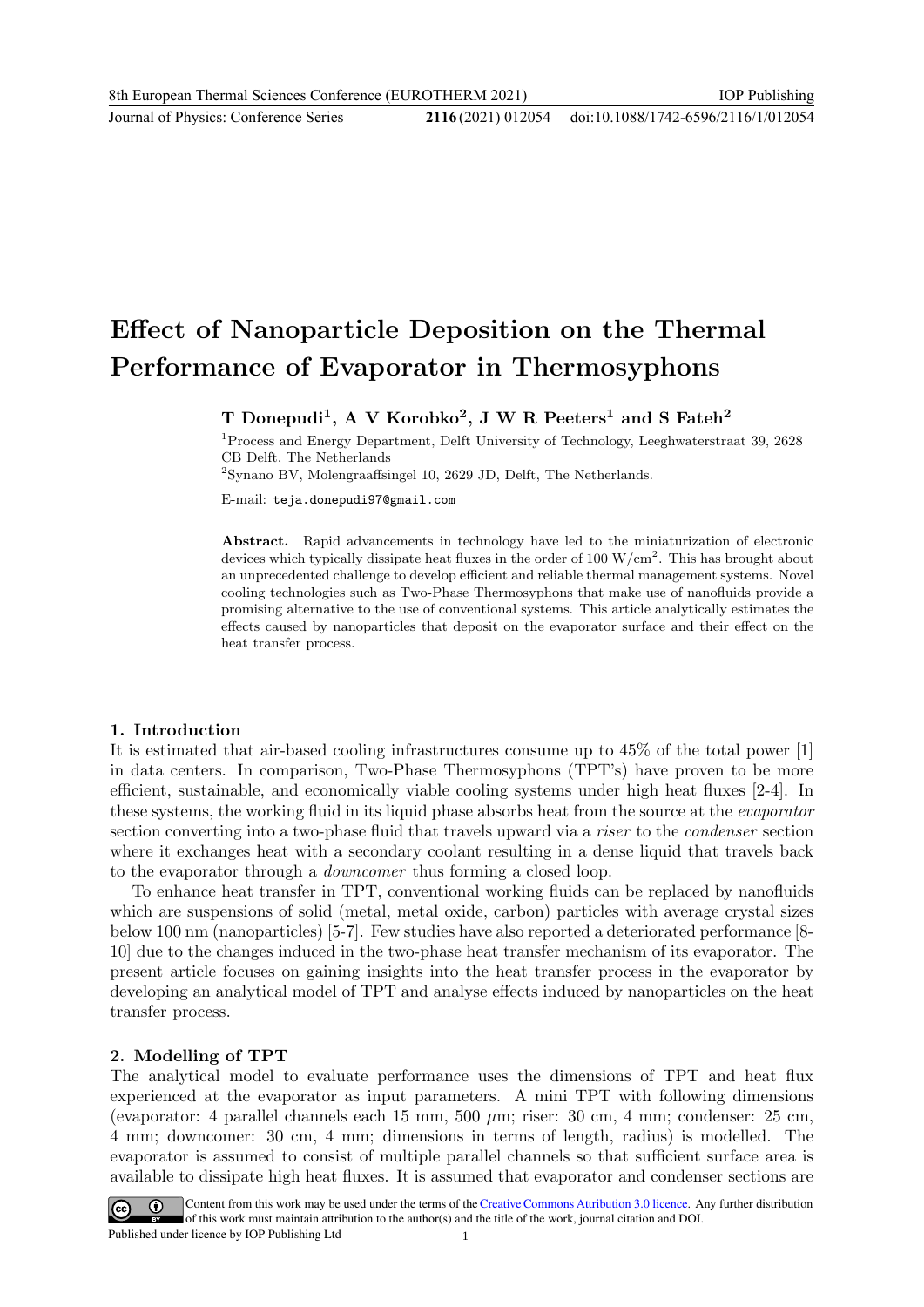| 8th European Thermal Sciences Conference (EUROTHERM 2021) |  | <b>IOP</b> Publishing                                 |
|-----------------------------------------------------------|--|-------------------------------------------------------|
| Journal of Physics: Conference Series                     |  | 2116(2021) 012054 doi:10.1088/1742-6596/2116/1/012054 |

horizontal with flow entering and exiting them at saturated conditions respectively while the riser and downcomer are adiabatic. Based on these dimensions and heat flux experienced by the evaporator from the source, hydrodynamic parameters are evaluated in each section of TPT [11- 15] following a numerical methodology detailed in [16]. The outputs of this model namely, equilibrium mass flow rate and evaporator exit flow quality can then be used to evaluate the thermal performance of the evaporator. This is quantified in terms of its two-phase heat transfer coefficient  $(h_{tp})$  which consists of nucleate  $(h_{nb})$  and convective boiling  $(h_{cb})$  mechanisms and is expressed as [17]

$$
h_{tp} = \left(h_{nb}^2 + h_{cb}^2\right)^{0.5}.
$$
 (1)

The developed model was validated against data from the literature as shown in Fig. 1. The resulting  $h_{tp}$  for various heat flux inputs for R134a as working fluid at 16.8 bar operating pressure is shown in Fig. 2.



Figure 1. Validation of developed model

Figure 2. Evaporator thermal performance

In the given range of heat fluxes in Fig. 2, it is found that the heat transfer process is dominated by nucleate boiling mechanism (average  $h_{nb}/h_{cb} = 6.7$ ). This implies that analysing the influence of nanoparticles on this mechanism is of primary importance. From Eq. (1) it can be derived that the relative change in  $h_{tp}$  with respect to  $h_{nb}$  can be expressed as

$$
\Delta h_{tp}/h_{tp} = \left[ h_{nb}^2/h_{tp}^2 \right] (\Delta h_{nb}/h_{nb}). \tag{2}
$$

Equation (2) will be used in the next section to evaluate the effects of nanoparticles on the nucleate boiling mechanism which in turn affects the overall heat transfer rate.

### 3. Effect of nanoparticles on nucleate boiling

In general, a heating surface (evaporator in case of TPT) has certain micro-level cavities where the working fluid in its liquid state upon experiencing heat flux converts into vapor thus creating a bubble. This is the mechanism underlying nucleation boiling and can be expressed as [17]

$$
h_{nb} \propto \left(Bo \frac{P_H}{P_F}\right)^{0.70} p_r^{0.38} (1-x)^{-0.51}.
$$
 (3)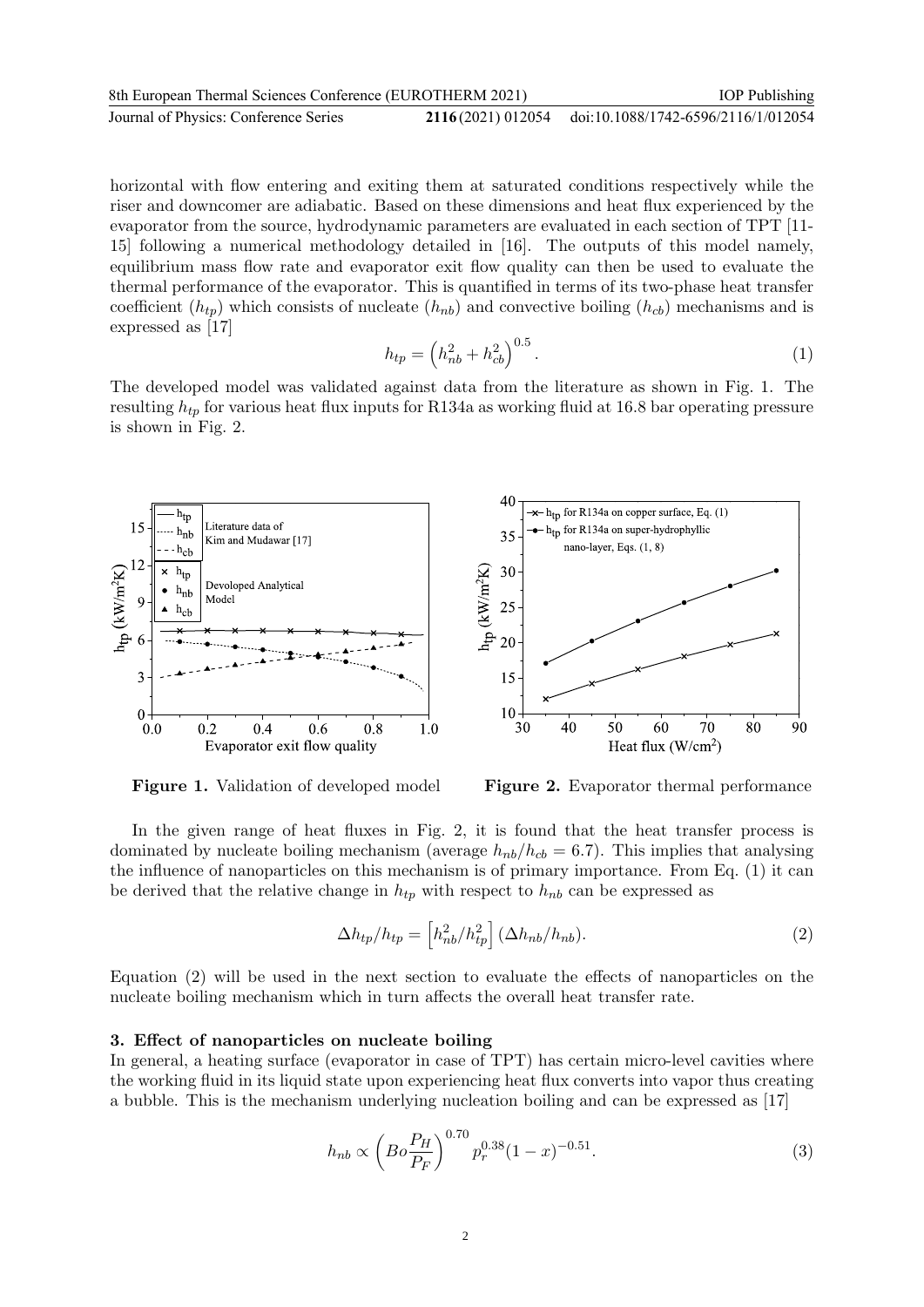| 8th European Thermal Sciences Conference (EUROTHERM 2021) |  | <b>IOP</b> Publishing                                 |
|-----------------------------------------------------------|--|-------------------------------------------------------|
| Journal of Physics: Conference Series                     |  | 2116(2021) 012054 doi:10.1088/1742-6596/2116/1/012054 |

The ratio of heated to the wetted perimeter  $(P_H/P_F)$ , reduced pressure  $(p_r)$ , and diameter of the channel  $(D)$  are constants and thus remain the same for both conventional fluids and nanofluids. The liquid mass fraction  $(x)$  depends on the heat transfer rate. Boiling number  $(B<sub>o</sub>)$  is directly proportional to the heat flux  $(q'')$  experienced by the working fluid which can be quantified as  $q'' \propto \Delta T_s^{1.4} N_a^{0.4}$  [18] where  $\Delta T_s$  is the wall super-heat (difference between surface temperature  $T_s$  and saturation temperature of the working fluid) and  $N_a$  is the active nucleation site density (i.e. micro-level cavities). Although this has been derived for pool boiling mode (stationary fluid), it is used in the present study for a TPT in which flow boiling takes place (working fluid is driven by pressure gradients); as the underlying nucleation mechanism is quite similar in these modes for a mini/micro channel [19]. Substituting this into Eq. (3) yields

$$
h_{nb} \propto Bo^{0.7} \propto (q'')^{0.7} \propto [\Delta T_s^{1.4} N_a^{0.4}]^{0.7}.
$$
 (4)

Here  $N_a$  depends on the non-dimensional surface roughness  $R_{nd}$  and wall super-heat  $\Delta T_s$  [20]

$$
N_a \approx R_{nd}^{-0.4} \Delta T_s^3. \tag{5}
$$

When nanofluids are boiled, nanoparticles form an irregular porous deposition (nano-layer) on the heating surface [21]. Formation of such nano-layer alters the non-dimensional surface roughness  $(R_{nd,nf})$  which can be expressed from [22] as  $R_{nd,nf} = R_{nd} \cdot \lambda^3 \cdot \psi^{-0.5}$ . Where  $\lambda$  is the wettability parameter (depends on contact angle between fluid and nano-layer) and  $\psi$  is the interaction parameter (ratios of average roughness of pure surface and diameter of nano-particle used). The nano-layer also affects  $\Delta T_s$ , as the working fluid is now in contact with the top of the nano-layer. The temperature  $(T_n)$  of the nano-layer differs from the inner wall temperature due to the thermal resistance of the nano-layer. Let the new super-heat be  $\Delta T_n$  after the nanoparticles have deposited. Substituting these into Eq. (5) yields the new nucleation site density  $(N_{a,n}f)$  after the formation of nano-layer i.e.  $N_{a,nf} \approx R_{nd}^{-0.4} \lambda^{-1.2} \psi^{0.2} \Delta T_n^3$ . Using this along with Eq. (5), the relative change in nucleation site density can be expressed as

$$
\Delta N_a / N_a = (N_{a,nf} - N_a) / N_a \approx [\lambda^{-1.2} \psi^{0.2} \Delta T_n^3 - \Delta T_s^3] / \Delta T_s^3.
$$
\n(6)

Scaling analysis for dimensions as assumed before is performed to determine the difference between  $T_n$  and  $T_s$  for nano-layer thickness ( $\delta$ ) using 100 nm aluminium oxide nanoparticles. For simplicity, it is assumed that nanoparticles stack vertically to form a nano-layer. In the range of heat fluxes indicated in Fig. 2, at least 5% (240 layers) of the evaporator radius must be filled by nano-layer for  $T_n$  to differ from  $T_s$  by at least 1%. This is highly unlikely considering the dimension of evaporator channels, hence thermal resistance is neglected (i.e.  $T_n = T_s$ ). Consequently, Eq. (6) is reduced to

$$
\Delta N_a / N_a \approx \lambda^{-1.2} \psi^{0.2} - 1. \tag{7}
$$

From Eq. (4), the dependence of  $h_{nb}$  on  $N_a$  can be expressed as  $\Delta h_{nb}/h_{nb} \approx 0.28(\Delta N_a/N_a)$ where the value of  $\Delta N_a/N_a$  can be obtained from Eq. (7). Substituting the resulting expression  $(\Delta h_{nb}/h_{nb} \approx 0.28[\lambda^{-1.2}\psi^{0.2} - 1])$  into Eq. (2) yields

$$
\frac{\Delta h_{tp}}{h_{tp}} \approx 0.28 \left[ \frac{h_{nb}^2}{h_{tp}^2} \right] \left[ \lambda^{-1.2} \psi^{0.2} - 1 \right]. \tag{8}
$$

From this relation, it can be concluded that  $h_{tp}$  is maximized when the working fluid has high wettability with the formed nano-layer (i.e.  $\lambda$  is low) and the same has been experimentally observed [23, 24] in which low contact angles lead to high rates of thin micro-layer evaporation.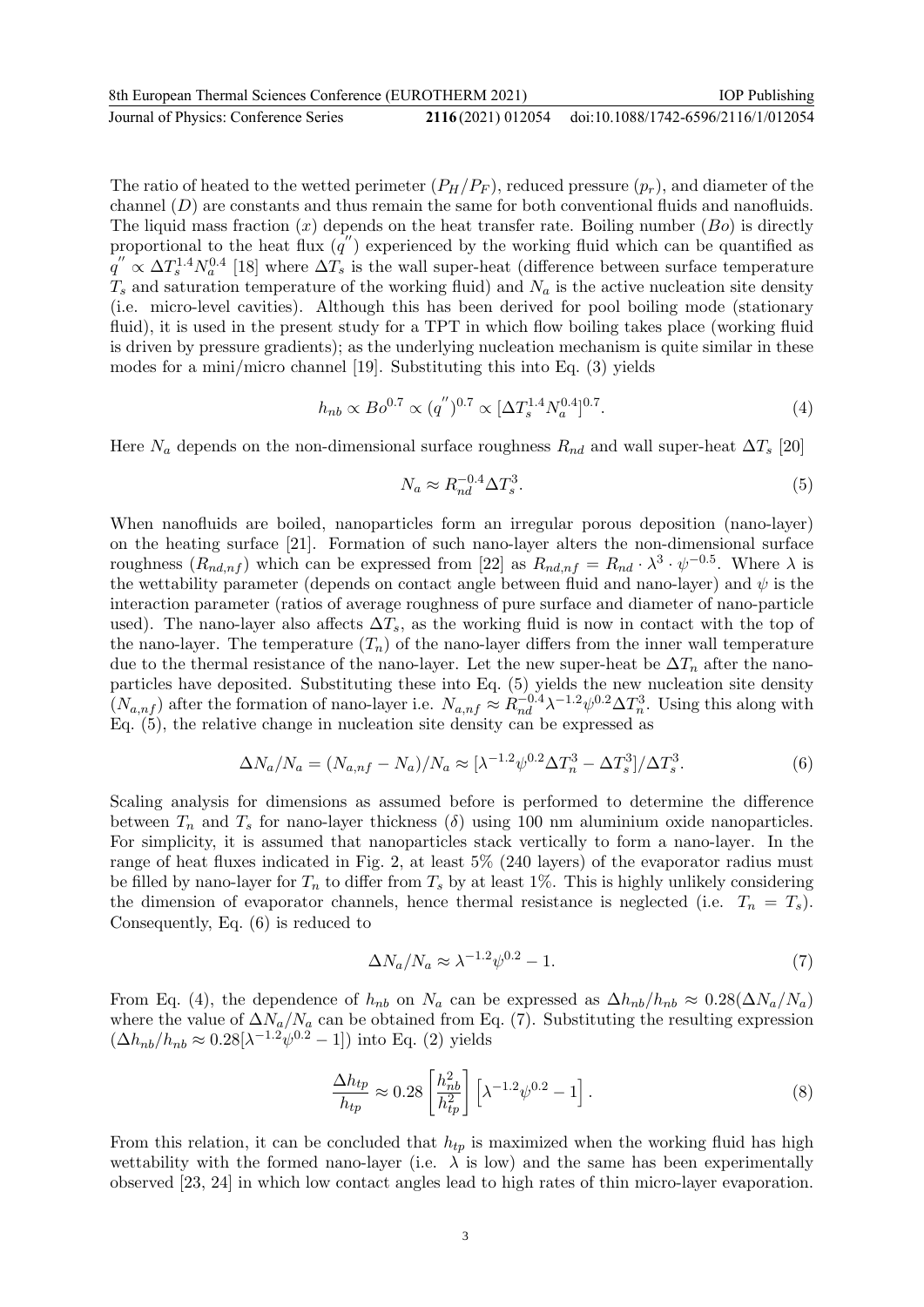| 8th European Thermal Sciences Conference (EUROTHERM 2021) |  | <b>IOP</b> Publishing                                 |
|-----------------------------------------------------------|--|-------------------------------------------------------|
| Journal of Physics: Conference Series                     |  | 2116(2021) 012054 doi:10.1088/1742-6596/2116/1/012054 |

 $h_{tp}$  is also enhanced when the nanoparticles of relatively smaller size ( $\psi$  is high) split up the existing nucleation sites and this is in agreement with observations [25]. A similar trend is observed in experiments in which  $h_{tp}$  is related to the surface roughness as ~  $R^{0.2}$  [26, 27].

Equation (8) is used in the earlier developed model of TPT, assuming nanoparticles of diameter 100 nm on copper evaporator with the average surface roughness of 1  $\mu$ m ( $\psi$  = 10). R134a has a contact angle of 4.7° at 16.8 bar [28] on the copper surface. To compute the theoretical maximum heat transfer enhancement with nanoparticles, it is assumed that the nano-layer acts as a super-hydrophilic surface ( $\lambda = 0.003$ ). The resulting  $h_{tp}$  is shown in Fig. 2, where an average increase of  $44\%$  is predicted for the given range of heat fluxes.

### 4. Conclusions

On the basis of a model developed for a TPT with a mini channeled evaporator section, it has been observed that the nucleate boiling mechanism dominates the heat transfer process. The effect of nano-layer formed by nanofluids in a TPT is analytically analyzed in terms of changes in surface wettability and nucleation site density. An average increase of 44% is predicted in the heat transfer coefficient. The present model is based on steady-state conditions. However, due to the inertial forces of a working fluid, nanoparticles might lift off the nano-layer, making it a transient process. To determine this, a more detailed understanding of the deposition mechanism is needed. It would also help to quantitatively analyse increased surface area due to such a layer.

### Acknowledgments

This work has received funding from the BRAINE Project ("Big data pRocessing and Artificial Intelligence at the Network Edge"), ECSEL Joint Undertaking (JU) under grant agreement No 876967.

### References

- [1] Koomey JG 2007 Estimating total power consumption by servers in the US and the world
- [2] Zhang H, Shao S, Tian C and Zhang K 2018 Renewable and Sustainable Energy Reviews 81 789-98
- [3] Nadjahi C, Louahlia-Gualous H and Le Masson S 2020 Heat and Mass Transfer 56(1) 121-42
- [4] Ding T, wen Cao H, guang He Z, da Wu J and Li Z 2020 Applied Thermal Engineering 175 115359
- [5] Shanbedi M, Zeinali Heris S, Baniadam M and Amiri A 2013 Experimental Heat Transfer 26(1) 26-40
- [6] Asirvatham LG, Wongwises S and Babu J 2015 Journal of Heat Transfer 137(11)
- [7] Buschmann MH and Franzke U 2014 International journal of refrigeration 40 416-28
- [8] Khandekar S, Joshi YM and Mehta B 2008 International Journal of Thermal Sciences 47(6) 659-67
- [9] Xue HS, Fan JR, Hu YC, Hong RH and Cen KF 2006 Journal of applied physics 100(10) 104909
- [10] Sarafraz MM, Hormozi F and Peyghambarzadeh SM 2015 Applied Thermal Engineering 82 212-24
- [11] Ong CL, Lamaison N, Marcinichen JB and Thome JR 2016 15th IEEE Intersociety Conference on Thermal and Thermomechanical Phenomena in Electronic Systems (ITherm) 574-581
- [12] Kim SM and Mudawar I 2013 International Journal of Heat and Mass Transfer 58(1-2) 718-34
- [13] Kim SM and Mudawar I 2012 International Journal of Heat and Mass Transfer 55(11-12) 3246-61
- [14] Itō H 1959 Journal of Basic Engineering 81(2) 123-32
- [15] Azzi A, Belaadi S and Friedel L 2000 Forschung im Ingenieurwesen 65(10) 309-18
- [16] Marcinichen JB, Lamaison N, Ong CL and Thome JR 2016 16th IEEE Intersociety Conference on Thermal and Thermomechanical Phenomena in Electronic Systems (ITherm) 582-588
- [17] Kim SM and Mudawar I 2013 International Journal of Heat and Mass Transfer 64 1239-56
- [18] Wen R, Ma X, Lee YC and Yang R 2018 Joule 2(11) 2307-47
- [19] Kandlikar SG 2010 Heat Transfer Engineering 31(3) 159-67
- [20] Benjamin RJ and Balakrishnan AR 1997 Experimental Thermal and Fluid Science 15(1) 32-42
- [21] Kim SJ, Bang IC, Buongiorno J and Hu LW 2006 Applied Physics Letters 89(15) 153107
- [22] Ganapathy H and Sajith V 2013 International Journal of Heat and Mass Transfer 57(1) 32-47
- [23] Phan HT, Caney N, Marty P, Colasson S and Gavillet J 2009 Int. J. Heat Mass Transf 52(23-24) 5459-71
- [24] Zhao Z, Jiang P, Zhou Y, Zhang Y and Zhang Y 2019 International Communications in Heat and Mass Transfer 103 100-9
- [25] Narayan GP, Anoop KB and Das SK 2007 Journal of Applied Physics 102(7) 074317